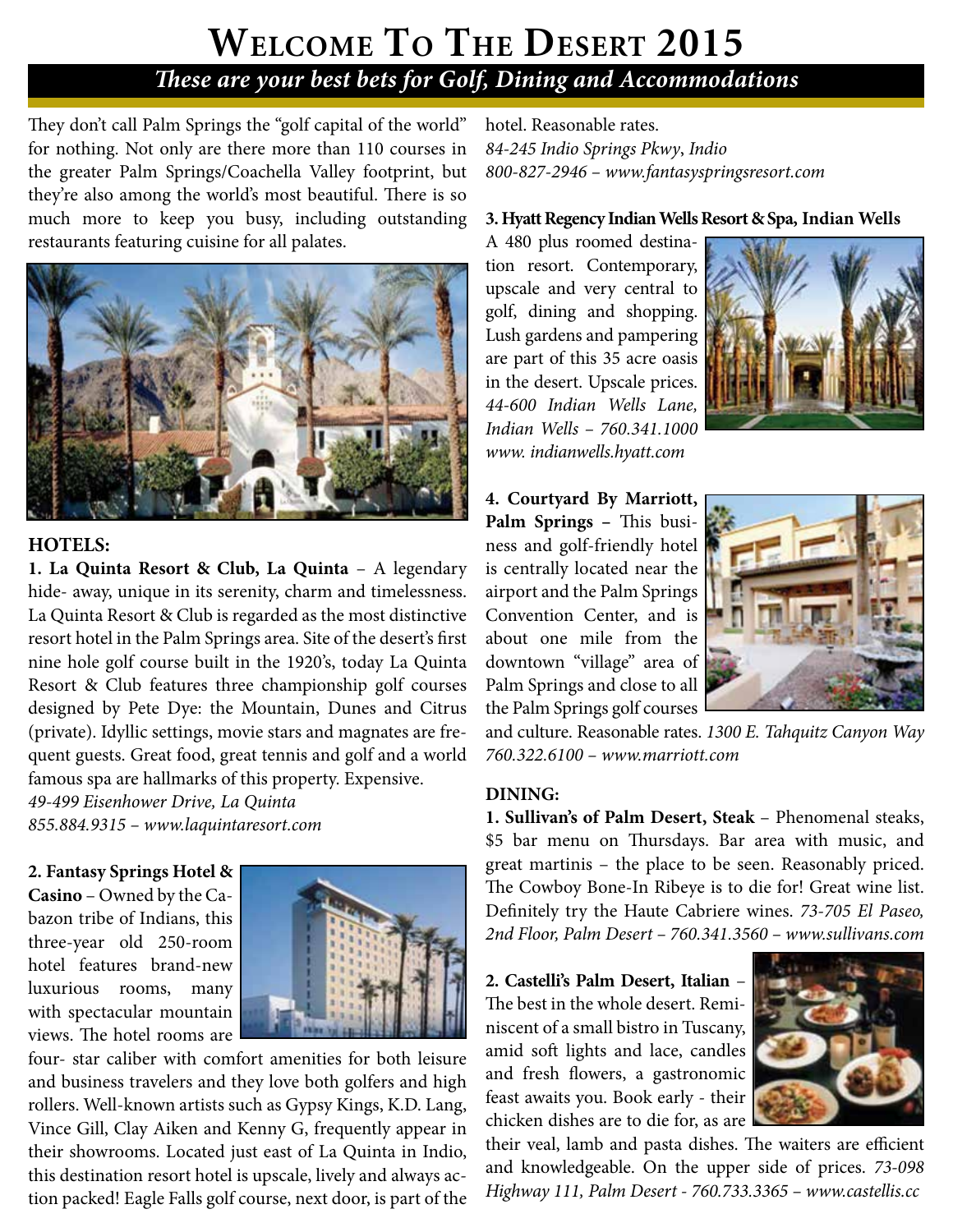**3. Sammy's Woodfired Pizza, American** – Fabulous salads are their forte as well as designer pizzas. Upscale casual dining, moderately priced with large portions. 73-595 El Paseo, Palm Desert. In The Gardens Center next to Tommy Bahamas Restaurant and close to Sullivan's in the same center. *760.836.05000 / www.sammyspizza.com*

## **THE DESERT'S TOP TEN PUBLIC COURSES:**

**1. Desert Willow, Firecliff** – the desert's most popular



full service course. Their fleet of Club Cars features the awesome DASHVIEW GPS by UPLINK, which makes golfing that much more enjoyable. Firecliff is a top-shelf golf experience and is probably one of the best municipal courses in the country. The clubhouse

dining area has magnificent views and great food. If you have the time, play their other course, the Mountain View course, as it too is an exceptional track.

*38-995 Desert Willow Drive Palm Desert 760.346.7060 – www.desertwillow.com*

## **2. Eagle Falls at the Fantasy Hotel and Casino in Indio**

Luxurious accommodations, great gaming and the latest Clive Clark design featuring both links and desert golf on one course – really fun to play! This 18-hole, 6,715 yard par 72 challenge will test the low handicapper, but yet provide an enjoyable and fair test of golf for the average player. *84-245 Indio Springs Parkway, Indio 760.238.5633 – www.eaglefallsgolf.com*

## **3. The Classic Golf Club**

Former host course of the PGA TOUR'S Bob Hope Chrysler Classic. This 18-hole par 72 championship course offers spacious, sculptured fairways and 30 acres of lakes & streams

which appeals to players at all levels of the game, from novice to those on the PGA Tour. Their new clubhouse is state-of-theart and the views from the club house are simply stunning. This is a must play for any serious golfer,



especially to experience a PGA Tour styled course. *75-200 Northstar Resort Parkway, Palm Desert 760.601.3600 – www.classicclubgolf.com*

## **4. Indian Wells Golf Resort – The Celebrity Course**

Features 36 holes, par 72, 7,008 yards designed by Clive Clark. This newly opened course is a delight. The flora and manufactured landscaping water features are mind captivating compared to most desert courses. There are undulating fairways and flowing water in the form of streams, brooks, and split-level lakes connected by striking waterfalls, all with vibrant floral detail. Stay and play packages are available in this luxurious facility. *44-500 Indian Wells Lane, Indian Wells*

*760.346.4653 - www.indianwellsgolfresort.com*

## **5. PGA West TPC Stadium Course**

A collection of 18, #1 handicap holes! The Pete Dye "monster", where low scores are an exception rather than the rule, is probably one of the hardest courses in the



country. PGA Q-School uses this course. Be forewarned and bring extra balls. Its famous Alcatraz hole may get the better of you even though it's only 168 yards from the tips! A great place to see how well you can really play golf. *56-150 PGA Boulevard, La Quinta 1.800.PGA.WEST – www.pgawest.com*

## **6. Indian Wells Golf Resort – The Players Course**

Designed by prominent architect John Fought, the course presents a brilliant contrast to the resort's Celebrity course. Featuring dynamic bunkering, generous fairway corridors, and undulating topography the Players Course is aesthetically fascinating, flows exceptionally well and will challenge all types of players. Stay and play packages are available in this luxurious facility.

*44-500 Indian Wells Lane, Indian Wells 760.346.4653 – www.indianwellsgolfresort.com*

## **7. PGA West - Greg Norman**

The newly redesigned course is very different from all the other PGA West courses. This is a "desertscapes" design par-

72, 7,156-yard course. There are no palm trees – the usual standard fare for Coachella Valley golf. There are 122 bunkers that are filled with crushed marble sand that's so brilliant white you might need to buy a pair of PeakVision's sunglasses. Great flow



is the hallmark of this layout. Ideal for walking, which is allowed, and caddies are available. 56-*150 PGA Boulevard, La Quinta. 1.800.PGA.WEST – www.pgawest.com*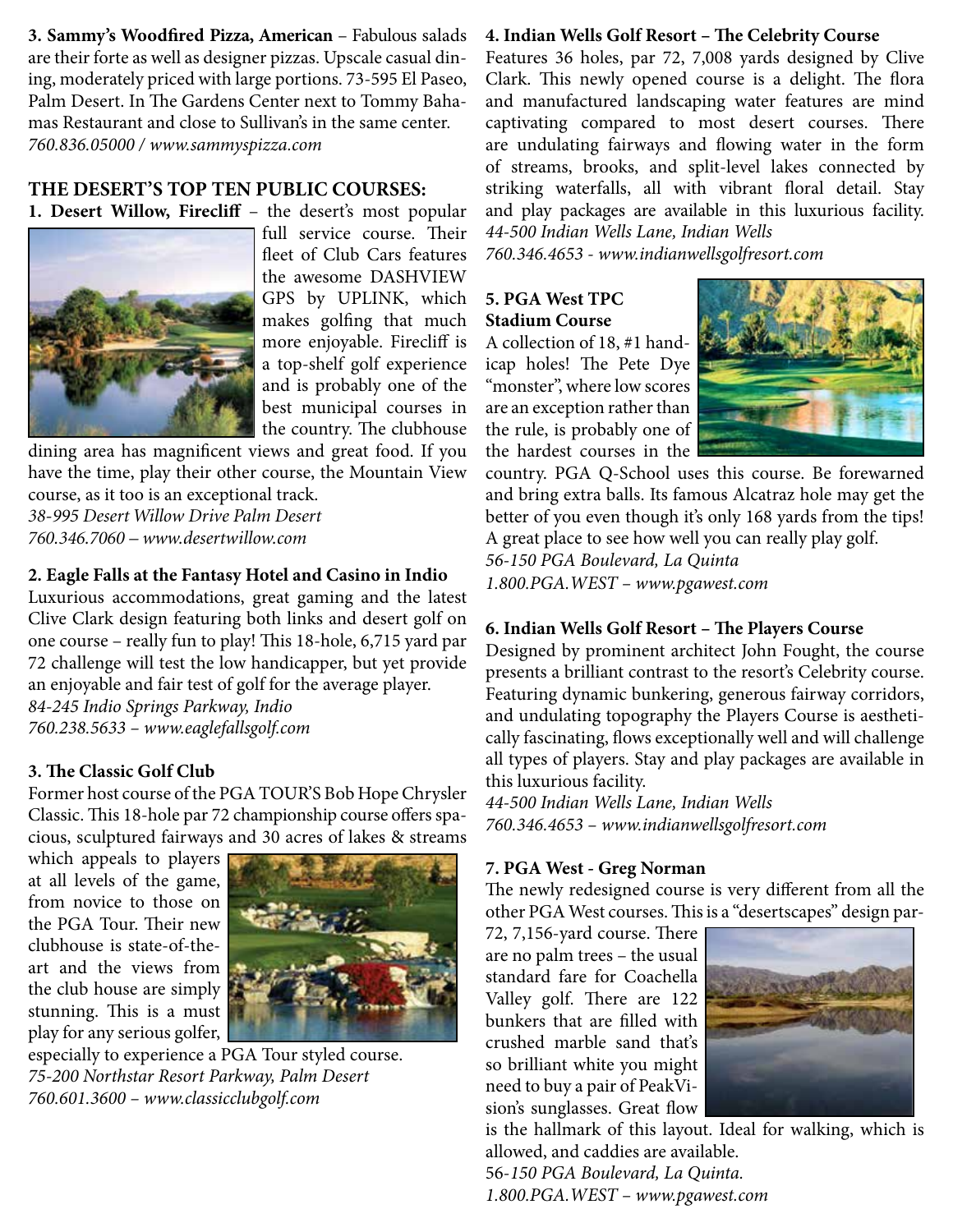## **8. Marriott Shadow Ridge**

This is one of Nick Faldo's bet- ter designed courses. Opened in 2000, Shadow Ridge is a 6,932 yard, par-71 layout with design work by Brian Curley and Lee Schmidt. It's hard to go wrong with the stunning backdrop of the sometimes snowcapped Santa Rosa Mountains. The layout is challenging, yet fair. Many of the greens have plenty of subtle undulations that reward and encourage a variety of approach shots. There are great facilities for practicing, dining and accommodations.

*9003 Shadow Ridge Road, Palm Desert 760.674.2600 – www.marriott.com*



#### **9. Silverrock**

Silverrock Resort was on the rotation for the Bob Hope Classic from 2008-2011. This eight-year old par 72 championship course of 7578 yards, has some intriguing holes, especially number 17, a downhill par 3 over water, a la Cypress Point's famed number 16. Playing alongside the mountain range is both awesome, yet risky, as some of the holes are rather tight. 7 sets of tees make this course very user-friendly to all levels of golfers. *79-179 Ahmanson Lane, La Quinta – 760.777.8884 www.silverrock.org*



#### **10. Indian Canyons South Course**

The South Course is an 18-hole championship course that was redesigned by Casey O'Callaghan in 2004 along with consultant, Amy Alcott, LPGA Hall of Famer. This par 72, 6,582 yard championship course has four large lakes that come into play on six of the holes, but the most extraordinary feature are the 5 five par holes. The course also features rolling mounds and fairways and more than 850 palm trees, including some 500 Washingtonia filifera palm trees native to the Agua Caliente Tribe and an important tree in the history of the Tribe.

*760.833.8700 – www.indiancanyonsgolf.com*

#### **STAND-BY-GOLF**

This service books tee times, many discounted, and specialized golf vacation packages for individuals and groups for all Palm Springs golf courses up to 60 days in advance. *760.321.2665 – www.standbygolf.com*

#### **SIDE TRIPS:**

## **1. Palm Springs Aerial Tramway**

Worth the visit. Aboard the world's largest rotating tramcar, you will experience a breathtaking journey up the sheer cliffs

of Chino Canyon. Begin your 10 - minutes ride at the 2,643 ft. Valley Station and rise to the Mountain Station at 8,516 ft. In winter, you can cross-country ski, and snow- shoe. In summer, camping, hiking and guided tours are available. "Enjoy spectacular views of the desert below



from Peaks Restaurant or Pines Cafeteria-Style restaurant where lunch and dinner are served daily." Open year-round 10 a.m. weekdays, 8 a.m. weekends and holidays. Tramcars depart at least every half hour. Last car down 9:45 p.m. *Tramway Road, Palm Springs. 760.325.1449 – 760.325.1391 www.pstramway.com*

## **2. El Paseo, The Garden Shopping Center**

All the desert's finest shops are located in this center and along El Paseo. A wonderful place to stroll and window shop.

#### **3. Palm Desert Tobacco**

The best stocked humidor in

the Desert for the cigar aficionado. *73-580 El Paseo at Larkspur in Palm Desert 760.340.1954 – www.palmdeserttobacco.com*

#### **4. Hot Air Ballooning**

Delight in sunrise or sunset flights as you sip champagne, mimosas or something softer. Vans will pick you up at your hotel or home. *Grand Adventure Balloon Tours - 760.776.5785*



**5. Homes of the Stars –** Imagine yourself living the good life in the desert on one-and-two-hour guided sight seeing tours to movie stars' homes, country clubs or our unique date farms. *Celebrity Tours – 760.770.2701*